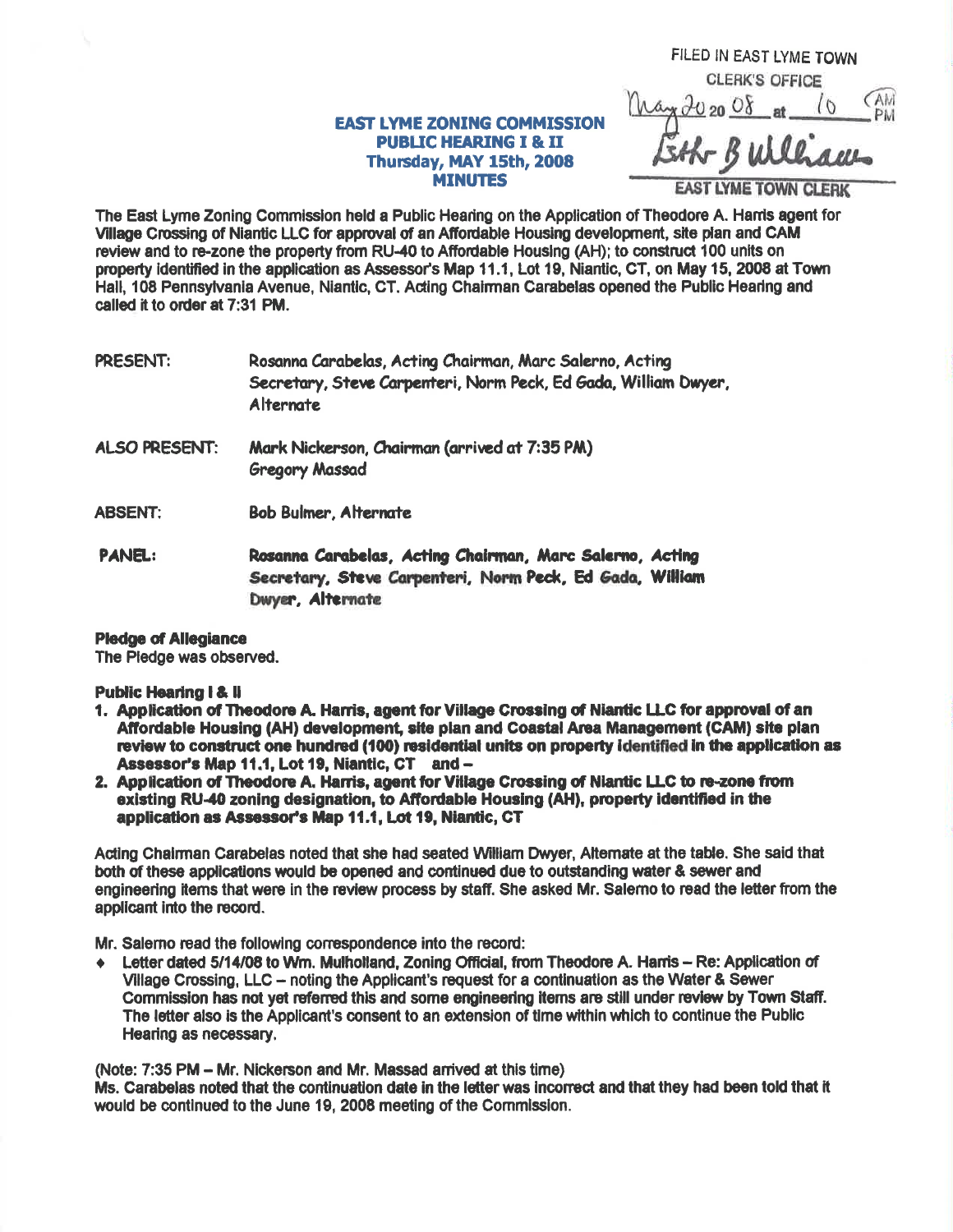Ms. Carabelas them recognized someone from the audience who had a question regarding the continuation.

Richard Marlowe, 6 Briarwood Drive, Quaker Hill, CT asked why they could continue this hearing. Ms. Carabelas noted that Mr. Nickerson was present and explained that there were outstanding items that had to be addressed by staff prior to the hearing.

Ms. Carabelas then called for a motion to continue this Public Hearing.

**\*\*MOTION (1)** Mr. Salemo moved that this Public Hearing be continued to June 19, 2008. Mr. Carpenteri seconded the motion. Vote:  $6 - 0 - 0$ . Motion passed.

Ms. Carabelas adjourned and continued this Public Hearing at 7:40 PM.

Respectfully submitted,

Karen Zmitruk, **Recording Secretary**